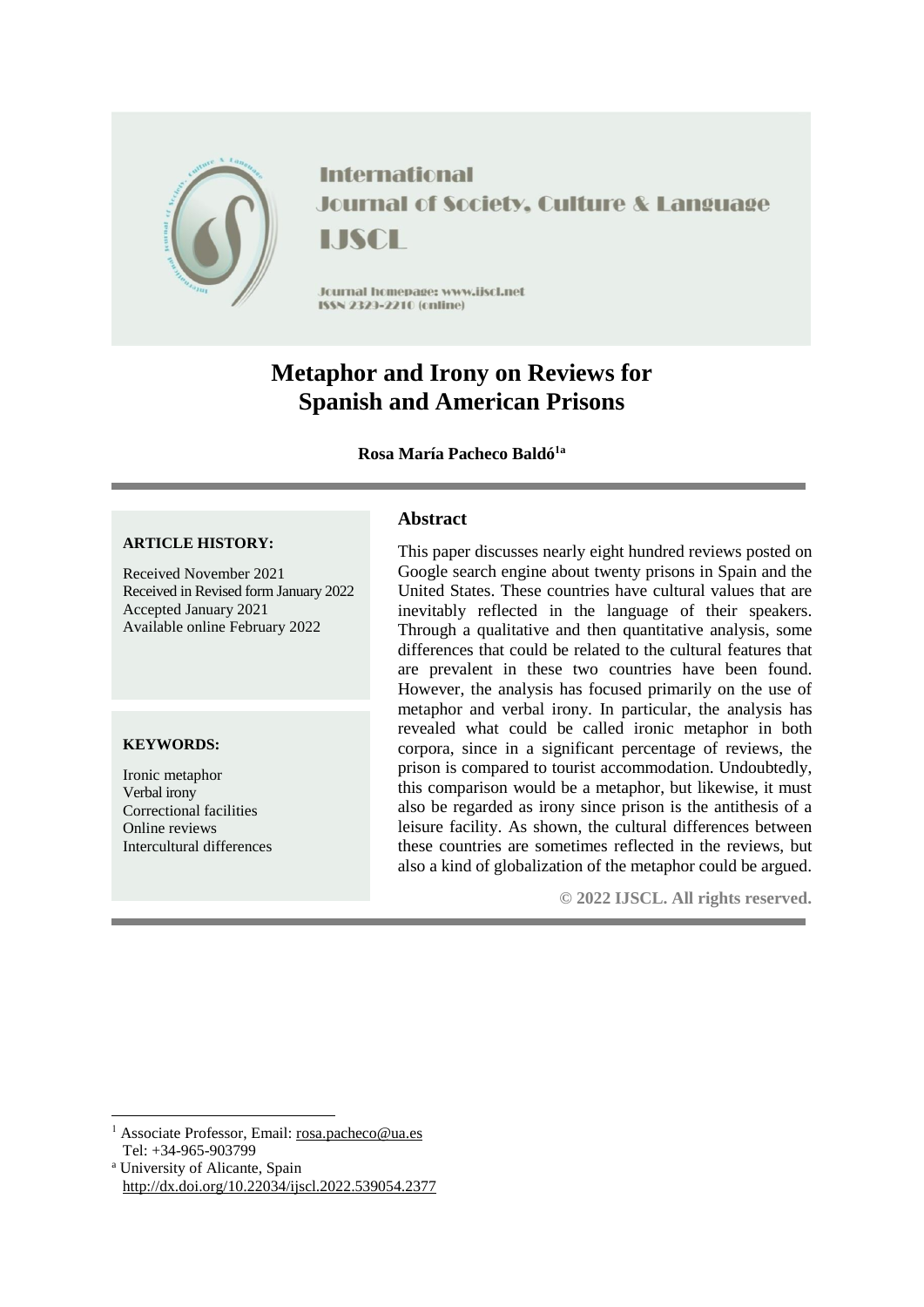#### **1. Introduction**

n the one hand, we must admit that metaphor and irony coexist with us every day in the ideas we have and in **O** in the one hand, we must admit that metaphor and irony coexist with us every day in the ideas we have and in the way we express ourselves. Perhaps this is why Lakoff and Johnson (1980) titled their book *Metaphors we live by* because they are the tools we use for countless linguistic acts, not only as poetic resources but also to offend, to praise, etc. These authors were the first ones who gave an account of metaphors from a cognitivist view, and as this current sees it, concepts and their linguistic manifestations are based on the physical and cultural experience of the speakers. In this article, we do not know for sure if the reviewers lived the experiences they reported, but what they do agree on is the way they structure and describe life in prison through the experiences that they may have lived in tourist accommodations. That is pure metaphor. Since the comparison here is hyperbolic and ridiculous, the use of irony, in this case, is also added.

On the other hand, as mentioned above, our way of thinking and expressing ourselves is to some extent conditioned by the cultural values that we acquire in our enculturation. Cultural differences are usually measured in terms of cultural dimensions (Hall, 1976; Hampden Turner & Trompenaars, 2000; Hofstede, 1991; Hofstede et al., 2010). Therefore, when comparing different cultures, we will usually find differences in the speakers' discourse, always bearing in mind that the context guides the discourse, and it can lead to different uses from those typically expected (Hall, 1976; Schiffrin, 1991). Thus, the hypothesis that this paper explores is that the cultural differences in these two groups will be somehow reflected in the reviewers' discourse because language is a reflection, not only of ideas and feelings but also of the cultural features we inherit through our enculturation (Lister et al., 2020; Martínez Vázquez, 2017; Mendes de Oliveira, 2015). Specifically, this paper aims to focus on how cultural differences may reflect on reviews about such a special context as life in prison is. This aspect has not been studied from an intercultural point of view, in particular, comparing online reviews on Spanish and American prisons.

## **2. Theoretical Framework**

Traditionally, irony has been defined as a statement that literally expresses one thing but figuratively means the opposite (Sperber & Wilson, 1981), whereas metaphor occurs when there is a difference between what the speaker literally says and what he or she figuratively means, that is when we find one or more words in a statement that are used outside their usual or conventional meaning to refer to something similar (Lakoff, 1993; Lakoff & Johnson, 1980). The difference between metaphor and irony is that in metaphor, there is a relationship of similarity between what the speaker says and what he or she means, whether this relationship is already a pre-existing one or one created ad hoc by the metaphor. However, the relationship that prevails in irony is not similarity but the opposition between what has been said and what is meant, since the speaker expresses positively to refer to something he or she considers negative (Clark & Gerrig, 1984; Leech, 1983). This definition of irony has always received criticism (Haverkate, 1985) since the phenomenon of contradiction in a statement is not sufficient to describe all phenomena of irony, and there may be ironic statements that do not imply a contradiction. On the contrary, the irony should be studied as a pragmalinguistic phenomenon in which we must consider not only what is said but also the context, cultural aspects, interpersonal relationships, circumstances in which the statement is issued, and so on (Alvarado Ortega, 2006; Roca Marín, 2009). As we can see, irony and metaphor are two representations of non-literal language, which is characterized as having dissonance between what is expressed and what is meant. That is, the speaker of a non-literal statement does not mean what he or she actually says (Winner & Gardner, 1993).

Many of the reviews analyzed here can be labeled as metaphor combined with irony since Google reviewers here compare prison institutions with tourist accommodations, and they do so by rating with comments that seem to be positive but actually mean the opposite, thus acquiring a humorous tone. Even if the review does not criticize the lodging -but sometimes the opposite— in no case can a prison be comparable to a stay in tourist accommodation since prison is the antithesis of the freedom that one feels when traveling. That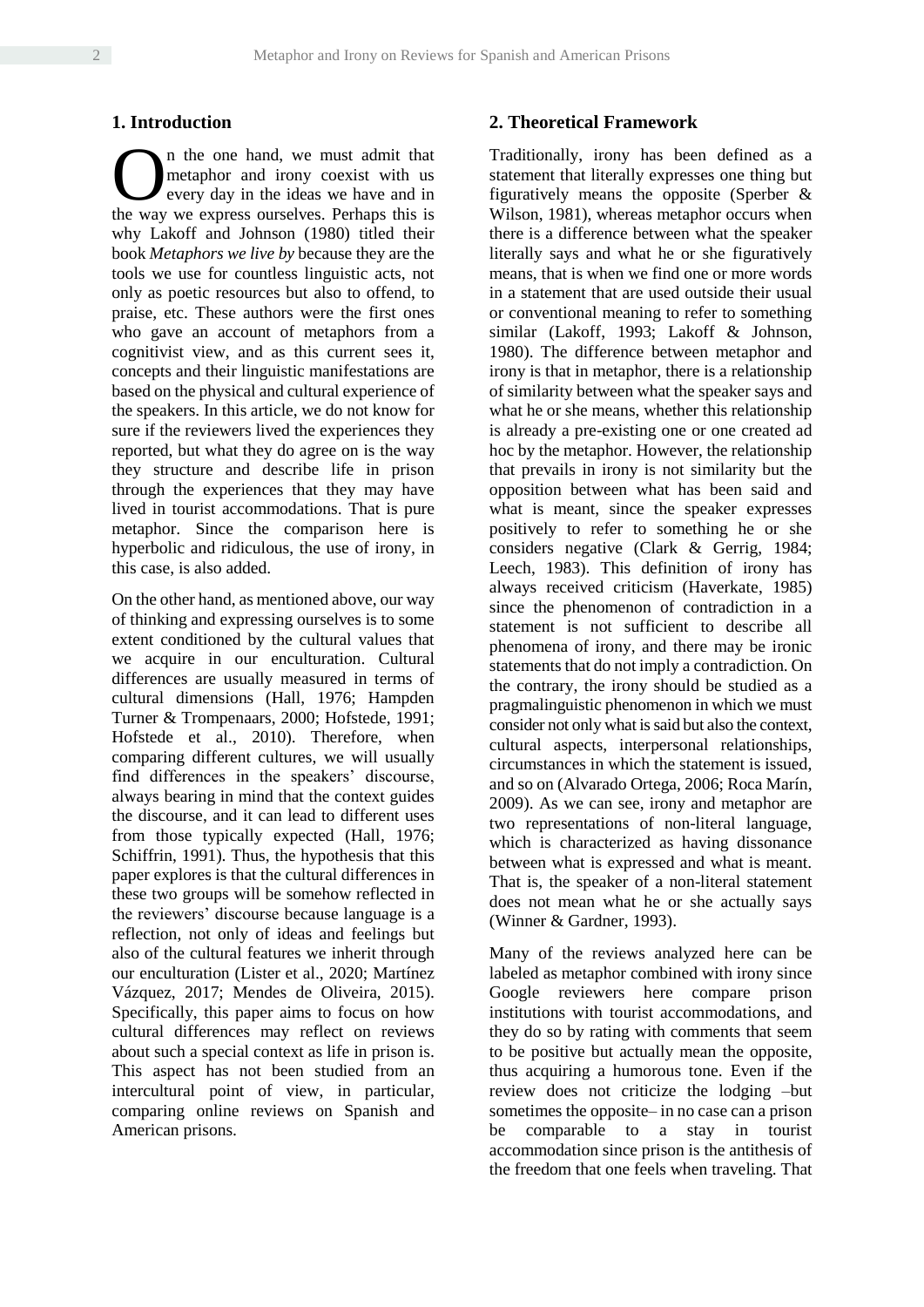said, we must then consider that the metaphors found in this study could also be labeled as hyperbolic since they are exaggerated statements not to be taken literally (Carston & Wearing, 2015). Furthermore, in some of the instances provided by this analysis, the use of similes also appeared. Similes are considered by some scholars as a less sophisticated device than metaphors (Veale & Hao, 2007) because the comparison is explicit. However, in this case, they can be taken as a reinforcement of the original metaphor, as the explicit comparison that the similes display strengthens the relationship between the real and the unreal concepts of the metaphor. In any case, the aim of the tropes found here  $-$ irony, metaphor, hyperbole, and similes— are humorous resources used to attract the recipient's attention (Catalá Pérez, 2008), since they represent a break with the Gricean principle that interlocutors should favor communication (Grice, 1975).

A common problem in metaphor and irony is being able to differentiate between what the speaker says and what he or she really wants to imply, which is something different, that is, to clarify that dissonance mentioned above. This problem is compounded because speakers use language to a greater or lesser extent in a way that they imply more than what they say. In this sense, and from a cultural point of view, Hall distinguishes between high context cultures and low context cultures (Hall, 1976). In cultures with medium-high dependence on context, such as the Spanish one, the message is not always clear and explicit, so the recipient must make use of other external elements to interpret it, such as context, tone of voice, relationships between participants, their movements, etc. Thus, the final interpretation of the message is left up to several elements of the context (Würtz, 2006). On the contrary, in cultures with low dependence on context, such as the American one, the message is usually clear and direct, leaving as few possible nuances as possible so that nothing is misinterpreted or misunderstood by the recipient.

That said, could we expect that low context cultures use less irony and metaphor than high context cultures? The reason would be that in those with low dependence on the context, the message that speakers convey is usually clearer and more direct, and, therefore, speakers would not resort so much to these dissonances of

language. As we will see in the analysis of the data, this cultural dimension and some others could account for some of the aspects analyzed here, although not for the use of metaphor or irony.

Finally, this author's research into the field has found that the use of irony in virtual media has been mainly analyzed for commercial purposes, for example, in Amazon reviews (Reyes & Rosso, 2012; Tsur et al., 2010). It is also worth noting some studies that focus on the detection of irony in social networks (Karoui et al., 2015; Ravi & Ravi, 2017). Burgers et al. (2015) presented an interesting analysis about metaphor and irony and their effects on advertising, just to conclude that metaphors cause a greater impression on the audience than irony. Also, the study of irony and metaphor sometimes includes similes (Veale & Hao, 2007) or hyperbole just to argue that they are different tropes of speech (Burgers et al., 2018; Carston & Wearing, 2015). Some studies have linked prison and metaphor, since the former is often used as an image of lack of freedom of action in general, in personal relationships, at work, etc. (Fludernik, 2019; Marks & Marks, 2004). However, the search for studies on the use of metaphor in Google reviews for prisons has not provided any results. Moreover, no studies, including the analysis of the cultural dimensions discussed here and in this context, have been found either. That is why this article takes greater relevance because it analyses the reviews that speakers post about prisons and how they link the image of tourist accommodation with that of a prison, with an evident humorous tone. Besides, this study also considers the hypothesis that the choices that reviewers make can be related to the cultural dimensions of the groups they belong to.

# **3. Methodology**

# **3.1. The Corpus**

This study was conducted from April to June 2021 on twenty prisons in the cities of New York and Madrid. The centers were chosen with Google's search engine, and we only included facilities that appeared as a general correctional institution; that is, they were not military, juvenile, or other kinds of centers. In the case of Madrid, all existing centers in that city appearing in the search engine were included. In the case of New York, we included ten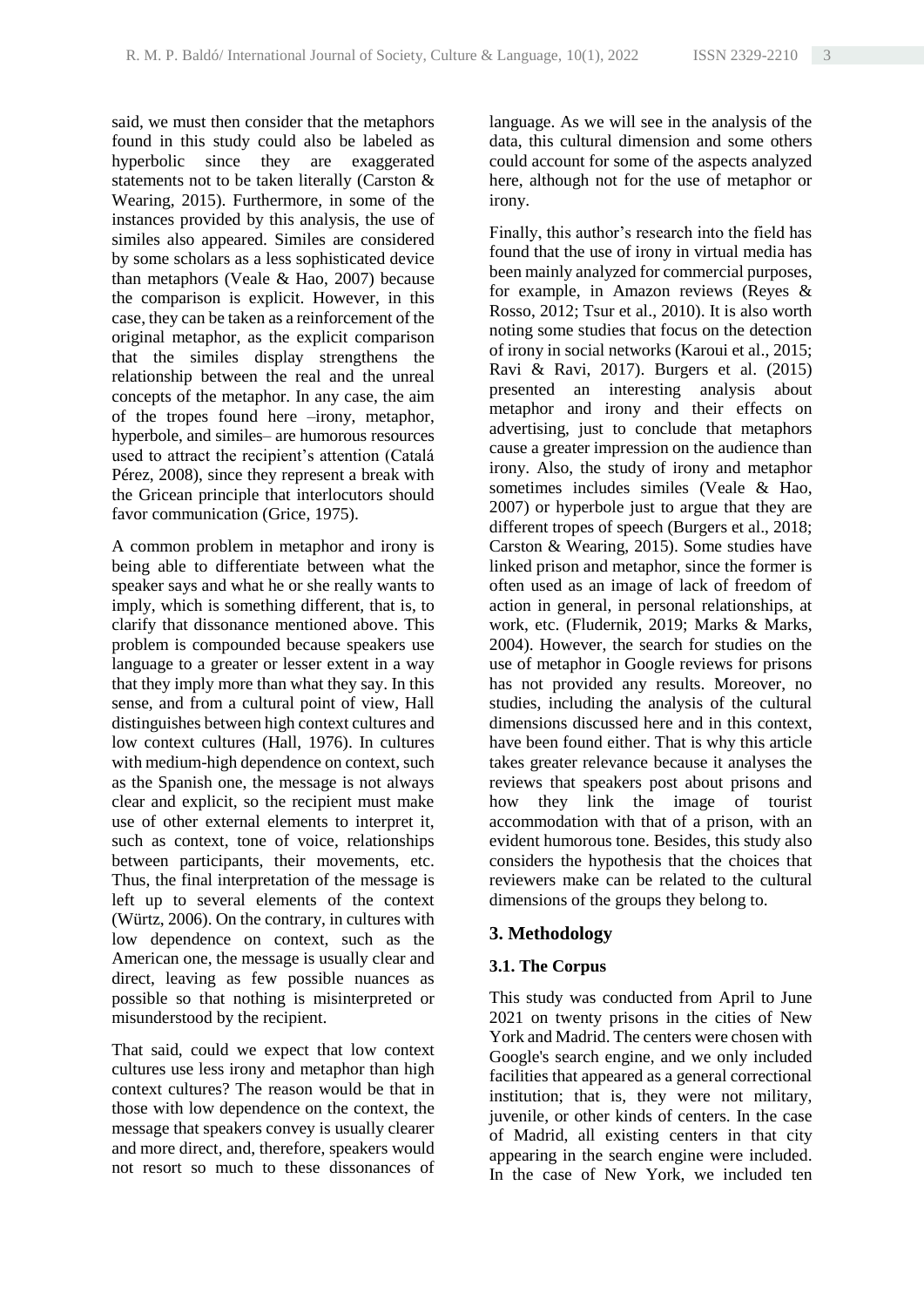centers according to the order of appearance, so there were several remaining centers not included in the analysis. The reason is that we did not want to exceed the number of Spanish centers so that the corpora would be comparable in terms of the number of centers (Moreno, 2008). As we will see later, the percentage of comments in relation to the number of centers is an item that has been analyzed here. Finally, as an additional datum, the average population in the prisons was very similar in both cases, with around 1,000 inmates per center (ACAIP, 2021; FBOP, 2021).

The average score that the centers received was 3.3 out of 5 possible stars for the American corpus and 3.2 for the Spanish one. The scores could be interpreted as a *passing grade* for the centers, as they represent more than 50% of the maximum score. However, as we will see in Table 2, the true positive reviews that these centers receive are very scarce  $-1.22\%$  for American centers and 2.74% for Spanish oneswhich can lead us to think that the reviewers were not very honest when marking the center. In other words, it could be inferred that the rating that reviewers gave is consistent with their use of irony and metaphor.

Finally, as for the over  $750$  reviewers  $-477$  in the American corpus and 277 in the Spanish one‒ it was not possible to verify their nationality and, therefore, their membership to the cultural groups under study. However, this is a common problem that arises whenever scholars compare the use of digital media in different countries. We can never verify the identity of users of a digital medium due to the anonymous nature of the medium. For this reason, it is assumed that, although there are individuals in the group of informants who are not representative of the group, the bulk of informants make a homogeneous group. For example, in studies comparing the use of Twitter (García-Albacete & Theocharis, 2014) or Facebook (Miranda et al., 2018) in Spain and the USA, it is assumed that among the users of these networks, there are individuals who do not belong to those countries. Even so, these people are not excluded from the analysis –first, because it would be impossible to know, and second, because the fact that there are a few individuals who do not share the characteristics of the rest of the group does not dilute the consistency of the group's results. The same is true when we include cultural elements in the analysis, as in this case. That is, the cultural traits that describe a group should be taken as indicators at the national, not at the individual level (Bennet, 2004; Bhaskaran & Sukumaran, 2007). The reason for this is that each cultural group consists of individuals who share cultural features, and even though they do not behave the same, they form homogeneous groups, which differ from country to country.

#### **3.2. Procedure**

The analysis carried out in this study was both qualitative and quantitative. First, after selecting the prisons, all reviews from both groups of centers were collected in two Word documents. Thus, the qualitative analysis consisted of a deductive reading of all reviews to get a general picture of the type of comments that there were. We could identify that some comments had a positive valence as they apparently praised the center, although the intrinsic meaning had a negative valence, as they criticized the center negatively. Other comments had a direct negative valence both in the utterance itself and in the meaning conveyed. Then, a second reading was made to identify and list the various types of reviews: reviews with ironic metaphor, reviews with verbal irony, reviews without comment, positive reviews, negative reviews, and neutral reviews (see Table 2). During a third reading of the comments, it was noted down in the left margin of each one the kind of review it was (Table 2). Later, this process was repeated to check that the examples had been correctly assigned to the type of review, that is, to give more consistency to the analysis. This exercise is called intra-coder reliability, and it is a common way of giving consistency to studies carried out by only one author (Frisby, 2017). Secondly, a quantitative analysis of the results was carried out. Thus, the figures in each group were added and recorded by review type. For example, 74 ironic metaphors were found in the American corpus and 53 in the Spanish one. Next, these figures were converted into percentage frequencies ‒15.16% and 18.21%, respectively for the examples above– that are shown in Table 2. Finally, the chi-square formula was applied to the results obtained in the quantitative analysis to check if the differences found were statistically significant.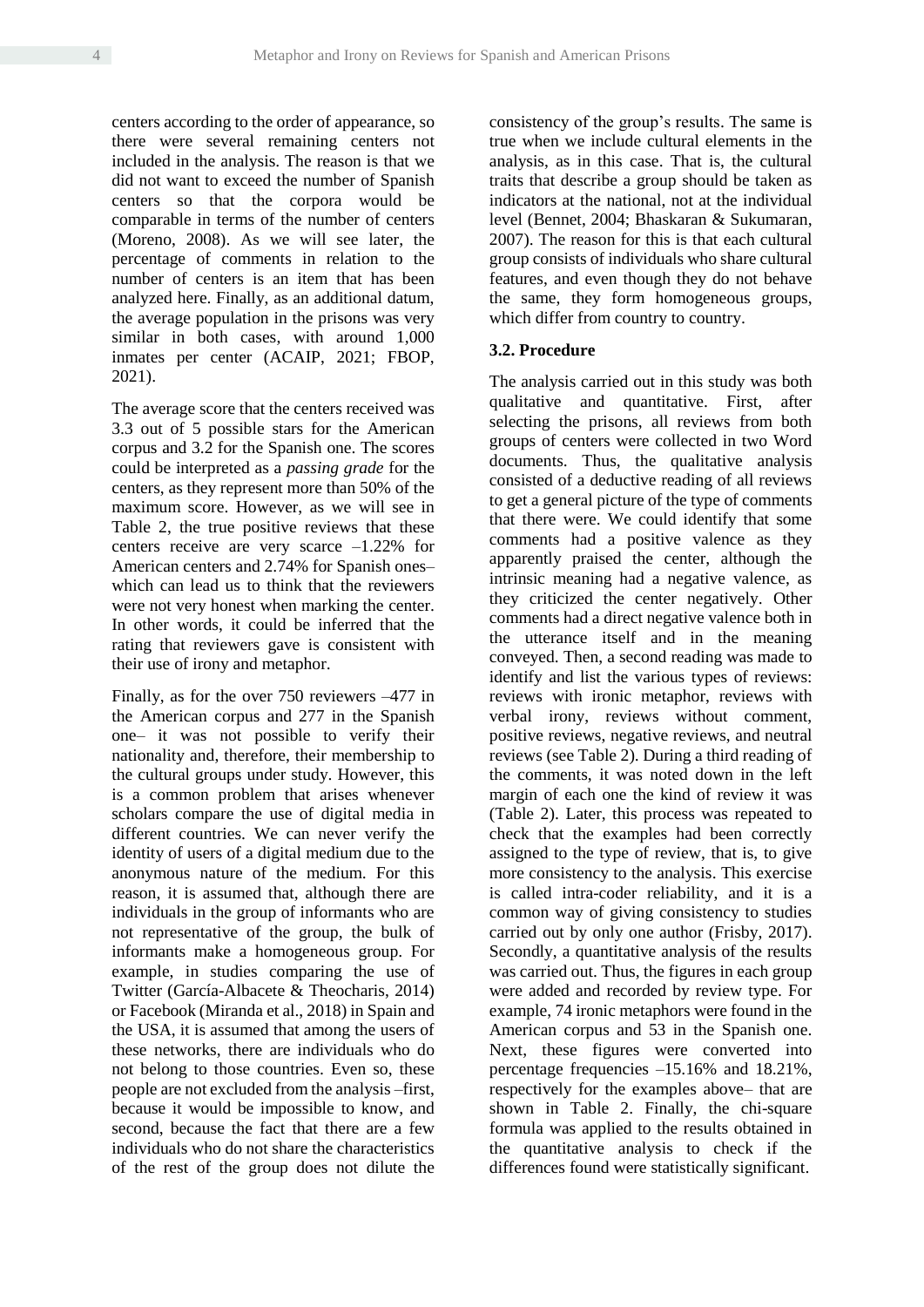The discussion and explanation of the quantitative results have been presented together with the qualitative analysis of them. In this way, the percentages and general figures can be linked to the cultural dimensions identified in the analysis and then easily understood.

## **4. Results**

## **4.1. Number of Reviews and Reviewers in Each Group**

The first thing that draws our attention is the difference in the number of people who published reviews in both corpora, and consequently, the number of reviews in each group. As mentioned before, the number of prisons that has been analyzed is the same in each corpus –ten for each country. However, in the American corpus, 477 reviewers were

#### **Table 1**

*Number of Reviewers and Reviews Found in both Corpora*

found, giving a total of 488 reviews, while in the Spanish corpus, only 277 reviewers could be analyzed, with a total of 291 reviews. In other words, in all American centers, the number of reviewers was higher. Besides, in both groups, the number of reviews is higher than the number of reviewers because some people made two different comments that cannot be placed in the same category. For example, some people made a negative comment about some aspect and then a positive comment on another. In any case, what is striking is that, although the number of centers was the same in both groups, the number of reviewers and comments for American centers was much higher than that for the Spanish centers. In Table 1, we have indicated the percentages in which the American corpus surpassed the Spanish one.

|                     | Spanish corpus | American corpus | TOTAL |
|---------------------|----------------|-----------------|-------|
| Number of reviewers | ריר            | $177 (+72\%)$   | 754   |
| Number of reviews   | 291            | $488 (+67%)$    | 779   |

Two reasons could explain this fact. On the one hand, American discourse tends to reflect the individualist values of this society (Hampden Turner & Trompenaars, 2000; Hofstede, 1991; Hofstede et al., 2010), as, for instance, to give great importance to individual expressions and to express opinions clearly and directly. Hampden-Turner and Trompenaars (1998) called this cultural dimension specific versus diffuse, and they placed the United States as a cultural group with high specificity. This means that instructions and processes are expressed in a very detailed and clear manner, and the communication style is explicit and direct. Thus, more reviewers would have been found in the American corpus because of the greater tendency to express individual opinions in this cultural group. On the other hand, American discourse has also been defined as lowdependent on the context (Hall, 1976; Würtz, 2006), which means that opinions are expressed directly, leaving nothing to interpretation, and it also implies that freedom of expression is pursued, and people are encouraged to express their opinions clearly. Because of these two cultural dimensions typical of American discourse, more than double reviewers were found in the American corpus –72% more. We must always keep in mind that  $-\text{as}$  in other studies above-mentioned- although there may be reviewers who do not belong culturally to the country, the two sets of reviews must be seen as homogeneous because the majority of participants in each cultural group form a strong uniform ensemble.

## **4.2. Types of Review Depending on their Comment**

The reviews can be grouped into these categories: ironic metaphors comparing prisons to tourist accommodations, verbal irony, reviews without a comment, positive reviews, negative reviews, and neutral reviews. The two first items –ironic metaphor and verbal irony– are presented separately, despite there being irony in both types. The reason is that in the first item, there is a metaphor, whereas in the verbal irony item, no comparison is made at all, and the comment refers directly to the prison. In Table 2, we can see the different percentages in each of the groups.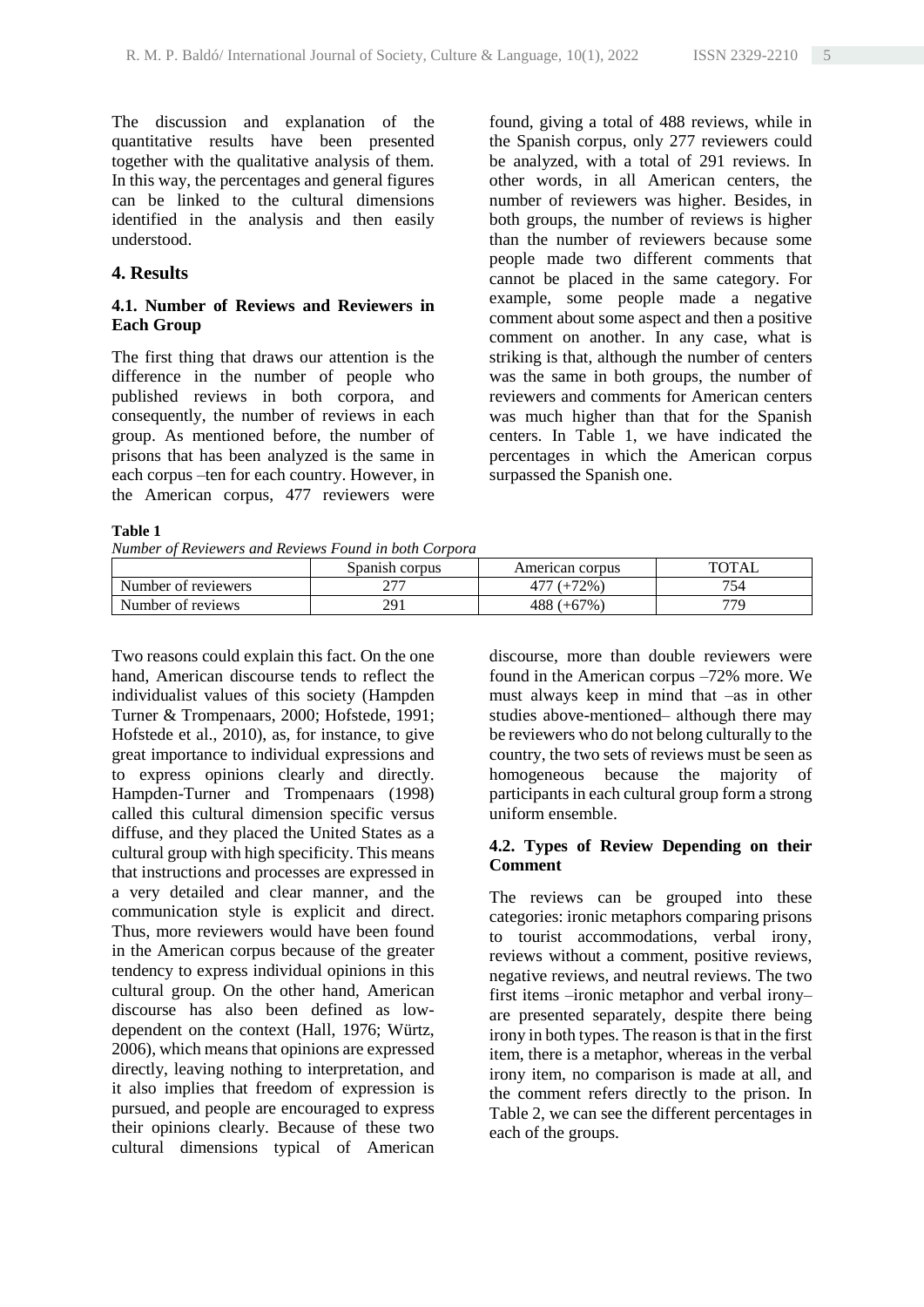|                         | American corpus | Spanish corpus |
|-------------------------|-----------------|----------------|
| Ironic metaphor         | 15.16%          | 18.21%         |
| Verbal irony            | 15.35%          | 17.17%         |
| Reviews without comment | 43.03%          | 45.36%         |
| Positive reviews        | 1.22%           | 2.74%          |
| Negative reviews        | 13.31%          | 7.21%          |
| Neutral reviews         | 11.88%          | 9.27%          |

**Table 2**

*Types of Reviews Found in the Analysis*

Below is an analysis of the types of reviews found in the study.

#### *4.2.1. Ironic Metaphor*

The type of metaphor found in these reviews is an implicit or pure metaphor because only the unreal image appears in the statement, and the actual image is omitted. Besides, no comparisons are used through prepositional complements, nor are they common metaphors as the actual term is not directly related to the unreal. The peculiarity of the metaphors found here is that they could also be categorized as ironic, as well as hyperbolic, since it is extreme to compare a prison with tourist accommodation, and an obvious ironic and humorous side emerges from that pathos. As we will see in the examples, the reviewers talk about the prisons as if they were tourist lodgings. These descriptions can have either a negative valence, always as if they were criticizing a tourist accommodation, or a positive valence, including positive praise and description as if the reviewers had liked their stay there. In any case, comparing a prison with tourist accommodations is a metaphor because of the similarities between the terms ‒even if they are distant.

The mappings activated by the metaphors to relate the prisons to tourist accommodations were the following ones:

- a. The prison is a type of tourist accommodation.
- b. The prison can be rated with stars.
- c. The prison is rated according to the location and convenience of the premises.
- d. The staff in prison behave as if they were working in tourist accommodation.
- e. The prison has got room service.
- f. The prison can be praised or criticized for the quality of the beds and the comfort of the room.
- g. The prison offers a buffet, and the quality of food is rated.
- h. The prison has got entertainment and recreational activities.
- i. The prison follows check-in and checkout processes.
- j. There are other guests that may cause inconvenience.

Specifically, the percentages found for these mappings in each of the groups are the ones shown in Table 3.

#### **Table 3**

*Percentages Found for the Mappings in Each Group*

|                                 | Ironic metaphors in the | Ironic metaphors in the |  |
|---------------------------------|-------------------------|-------------------------|--|
|                                 | American group (15.16%) | Spanish group (18.21%)  |  |
| Type of accommodation           | 22.72%                  | 23.38%                  |  |
| Rated with stars                | 5.11%                   | 8.06%                   |  |
| Location and convenience        | 9.09%                   | 8.06%                   |  |
| <b>Staff</b>                    | 10.22%                  | 9.67%                   |  |
| Room service                    | 2.84%                   | 4.83%                   |  |
| Comfort of rooms and beds       | 11.36%                  | 15.32%                  |  |
| Quality of buffet food          | 20.45%                  | 16.12%                  |  |
| <b>Entertainment activities</b> | 10.22%                  | 6.45%                   |  |
| Check-in and out processes      | 2.27%                   | 3.22%                   |  |
| Other guests                    | 5.68%                   | 4.83%                   |  |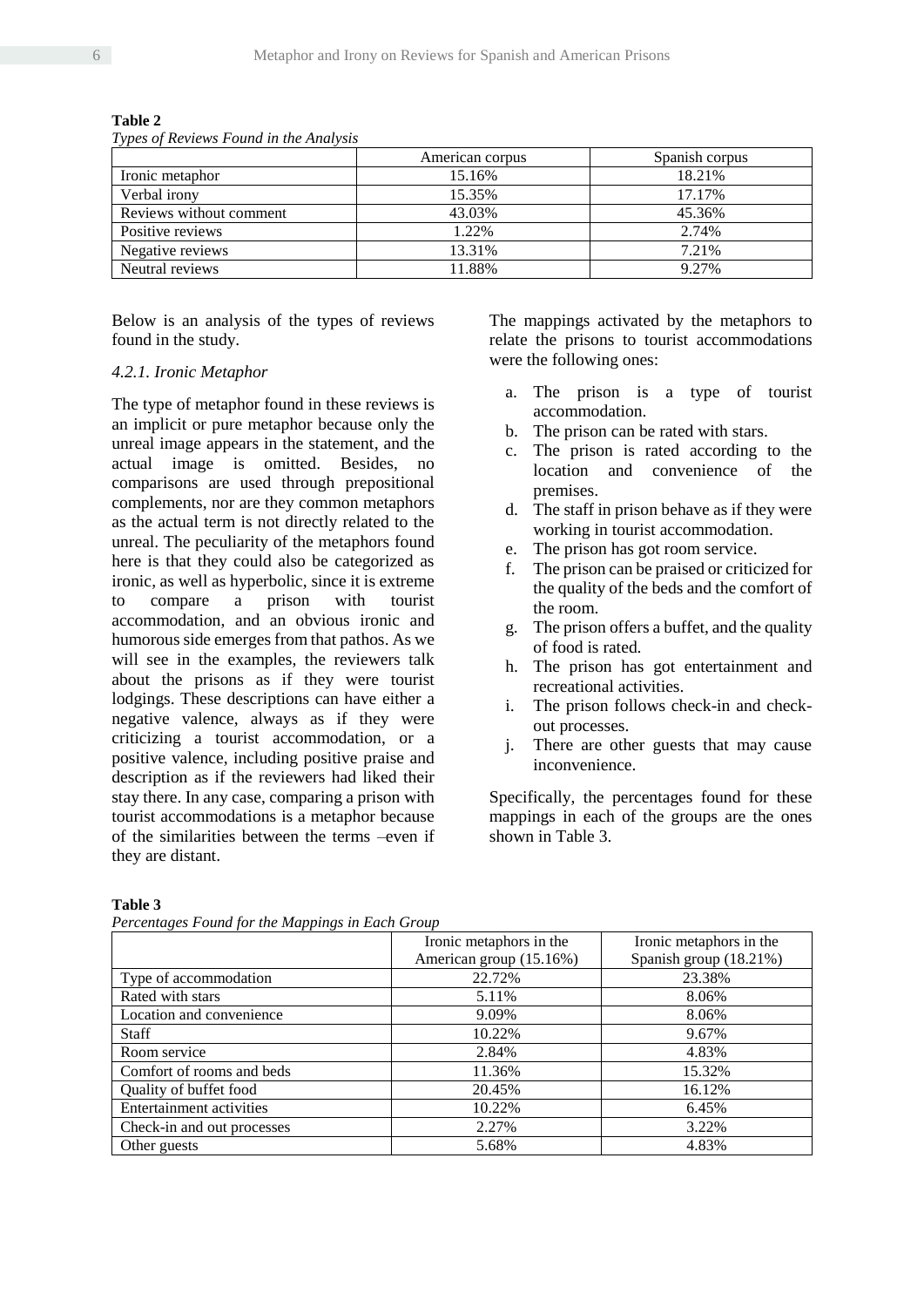As we will see in the examples, they are both facilities where there are rooms, people eat in a common dining room, there are showers, sometimes shared, organized activities are offered, there are some timetables to respect, there is a staff attached to the facility, and so on. But comparing prison to tourist accommodation is ironic because of the relationship of opposition and contradiction that separates them. Even if the review has a negative valence, if it is based on comparing the prison to a hotel, it should be considered irony, since hotel accommodation, where people enjoy themselves and have fun, is quite the opposite of a prison, where individuals are deprived of freedom, and they must live with offenders and criminals.

The following are examples of each of the theoretical mappings activated by the metaphors. Spanish-English translations were done by the author of this study.

The prison is a type of tourist accommodation: inn, hostel, hotel, etc.:

(1)"I recommend staying at a real hotel because this is more like a hostel." Review at Rikers Correctional Center.

In this case, we find the use of a simile embedded in the metaphor, as we have a relational element  $-like-$  in the original metaphor comparing the prison with a hotel.

- (2)"This hotel complex looks like it is very well located, I just can't figure out how to book it online. Which app or website should I use?" Review at Rikers Correctional Center.
- (3)"¿Qué más se puede pedir en un albergue de las afueras de Madrid?" Review at Centro Penitenciario Madrid III. [What else can you ask for at a hostel in the outskirts of Madrid?]
- (4)"Local con pensión completa en muy bien ambiente." Review at Centro Penitenciario Madrid VII, Estremera. [Lodging with full board and very good atmosphere.]

The prison can be rated with stars  $-\text{as we do}$ with tourist lodgings:

(5)"I will not be returning to this so-called five-star hotel." Review at Rikers Correctional Center.

(6)"El peor de la cadena de hoteles..." Review at Centro Penitenciario Madrid III. [The worst of this hotel chain..."]

The prison is rated according to the location and convenience of the premises:

- (7)"Prime real estate right in the middle of the most famous metropolitan areas in the world… or take advantage of the wonderful charter bus that shuttles guests to the island from all over the area." Review at George R. Vierno Center.
- (8)"The view of the Manhattan skyline is second to none. You won't find a better deal anywhere in NYC." Review at Rikers Correctional Center.
- (9)"Residencial con vistas." Review at Centro Penitenciario Madrid V. Soto del Real. [Residential with views.]
- (10)"Solo le falta un enlace con el centro de Madrid." Review at Centro Penitenciario Madrid V, Soto del Real. [It just needs better connections with the city center.]

The staff in the prison behave as if they were working in tourist accommodation:

- (11)"Attentive staff. Always available to attend to your needs and wants." Review at George R. Vierno Center.
- (12)"… but what really sets it apart is the warm embrace of its friendly, courteous, and professional staff… would definitely book another stay." Review at George R. Vierno Center
- (13)"El servicio va correctamente uniformado y aceptan propinas para hacerte mejor la estancia." Review at Centro Penitenciario Madrid V. Soto del Real. [The staff is properly uniformed, and they accept tips to make your stay better.]
- (14)"Una gran experiencia, y el personal muy atento." Review at Penitenciaría Alcalá de Henares, Meco. [A great experience and very attentive staff.]

The prison has got room service:

- (15)"Best room service steak I've ever had. Will come again." Review at George R. Vierno Center.
- (16)"The beds were uncomfortable, and room service sucks." Review at Vernon C. Blain Center.
- (17)"El servicio de habitaciones venía sin avisar y te dejaban todo muy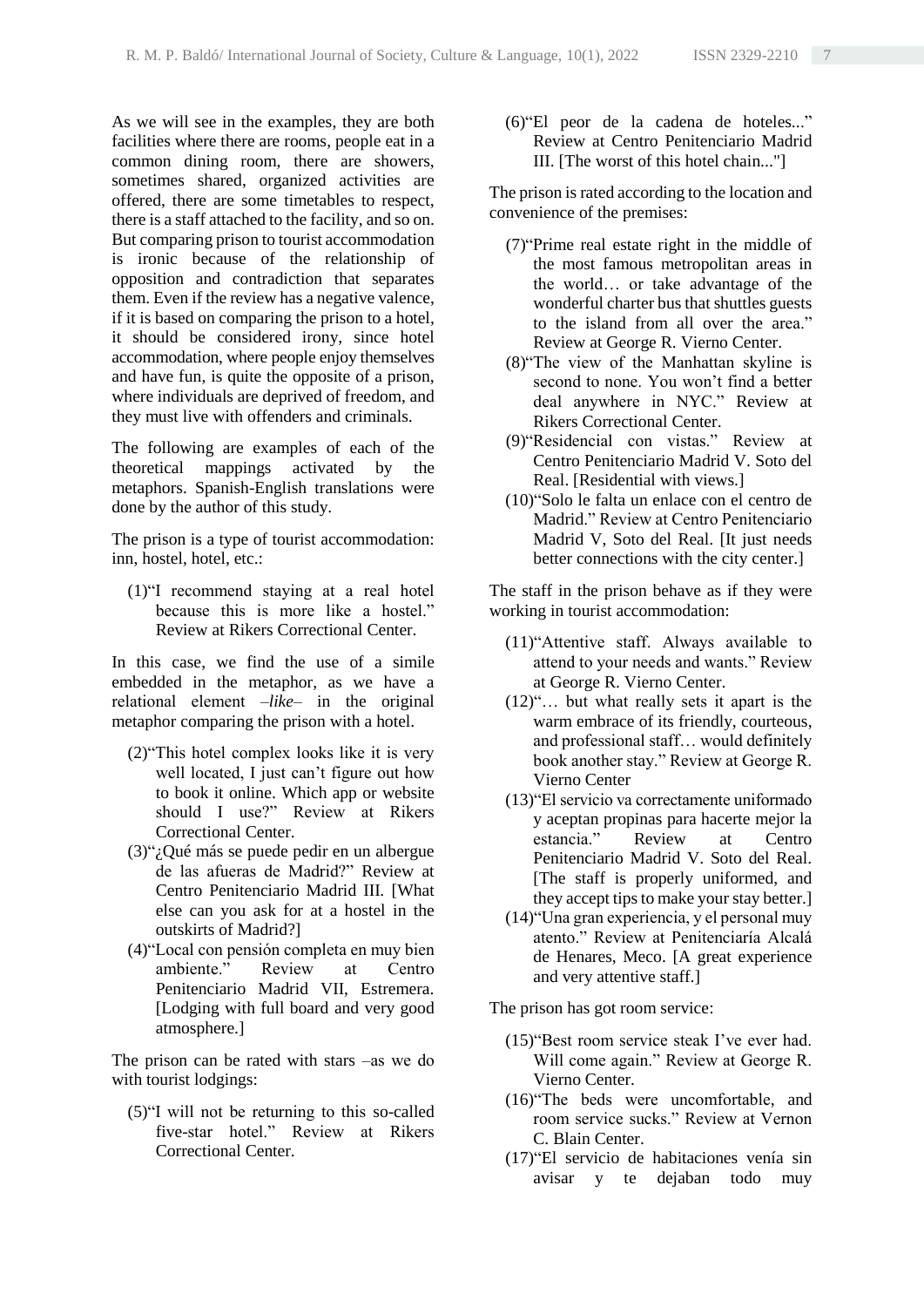desordenado." Review at Centro Penitenciario Madrid VI. [Room service came without notice, leaving my room in a real mess.]

(18)"El servicio de habitaciones era escaso y la habitación estaba fatal decorada. No lo recomiendo." Review at Centro Penitenciario Madrid IV. [Room service was scarce and the room was horribly decorated. I don't recommend it.]

The prison can be praised or criticized for the quality of the beds and the comfort of the room:

- (19)"Nice place to stay, there's room for improvement. A softer bed, pillow, and blanket would be nice." Review at Rikers Correctional Center.
- (20)"Pretty great place to stay, at least for a couple of years. The only thing is that the rooms are a bit small." Review at Manhattan Detention Complex.
- (21)"Teníamos reservada una suite… si aquello era una suite, ¿cómo serían las demás habitaciones? Review at Centro Penitenciario Madrid III. [We had booked a suite... if that was a suite, what would the other rooms look like?]
- (22)"Las camas son algo incómodas. Por el mismo precio puedes encontrar cosas mejores." Review at Centro Penitenciario Madrid III. [The beds are a bit uncomfortable. You can find better things for that price.]

The prison offers a buffet, and the quality of food is rated:

- (23)"Each time I visit here, I get treated to three tasty meals or "feasts" a day." Review at Rikers Correctional Center.
- (24)"Great view of east river, free meals, free and unlimited stay in the heart of NYC." Review at Rose M. Singer Center.
- (25)"Lo bueno es que tanto el alojamiento como la comida van incluidas y no tienes que pagar si estás hospedado allí". Review at Centro Penitenciario Madrid III. [The good thing is that both accommodation and meals are included and you don't have to pay if you're staying there.]
- (26)"… la comida, era como en todos los alojamientos, me tenía que levantar yo a por el buffet y estaba recalentada." Review at Centro Penitenciario Madrid

III. [...the food was like in any lodging, it was reheated and I had to go to the buffet myself.]

Again, here we find a simile embedded in the metaphor, as we have a relational element –*like*.

The prison has got entertainment and recreational activities:

- (27)"I recommend the spa. If you are really adventurous, try the communal showers. It will change you." Review at Rikers Correctional Center.
- (28)"Recreational activities daily that include gladiator training." Review at George Vierno Center.
- (29)"No muchas actividades de ocio para ser un hotel." Review at Centro Penitenciario Madrid III. [There were not many leisure activities to be a hotel.]
- (30)"Chapó por este hotel, comida de 10, multitud de actividades, ubicación inmejorable." Review at Centro Penitenciario Madrid V, Soto del Real. [Wow for this hotel, food 10, plenty of activities, unbeatable location.]

The prison follows check-in and check-out processes:

- (31)"I tried to check out, but the staff refused." Review at Manhattan Detention Complex.
- (32)"When I tried to check out at the front counter, I was dazed… and thrown into a black room for seven years." Review at MDC Brooklyn.
- (33)"El personal de recepción desagradable, me llevo tres horas para que me dieran la llave de la habitación." Review at Centro Penitenciario Madrid V, Soto del Real. [Nasty front desk staff, it took me three hours to get the key to the room.]
- (34)"La única pega es que no te dejan salir por alguna razón." Review at Centro Penitenciario Madrid V, Soto del Real. [The only snag is that they won't let you out for some reason.]

There are other guests that may cause inconvenience:

(35)"Booked a night here for a weekend getaway only to find out that there was another guest in our room!" Review at MDC Brooklyn.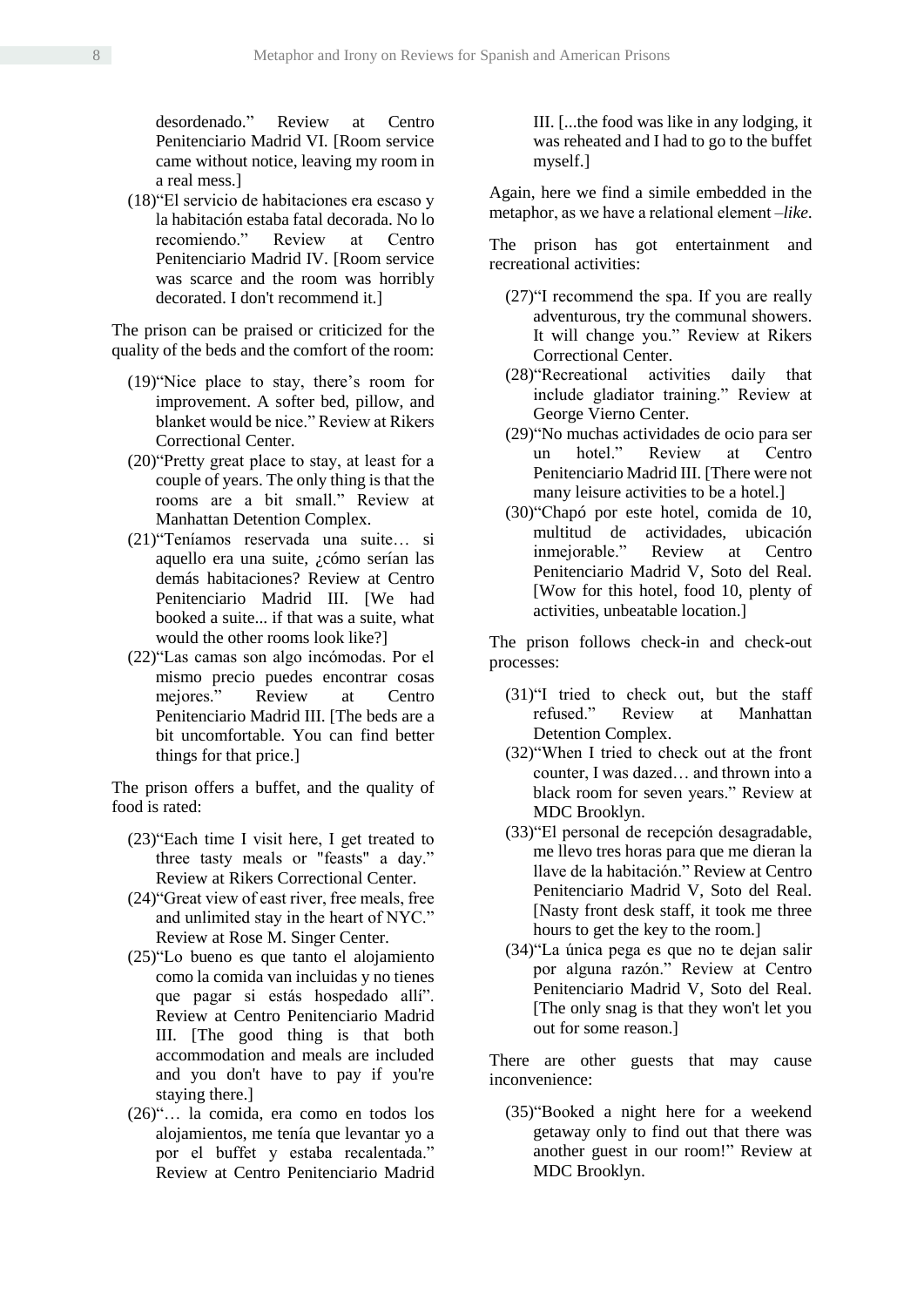- (36)"Not sure if there was a convention or something, but the other guests were noisy and rambunctious. I would not recommend it." Review at Vernon C. Blain Center.
- (37)"Había ruido en las habitaciones de alrededor, incluso peleas. No lo recomiendo, no volveré." Review at Penitenciaría de Alcalá de Henares, Meco. [There was noise in the surrounding rooms, even fights. I don't recommend it, I won't come back.]
- (38)"Los demás huéspedes parecían un tanto embrutecidos." Review at Centro Penitenciario Ocaña I. [The other guests looked like a bit brutish.]

#### *4.2.2. Verbal Irony*

As can be seen in Table 2, a percentage of reviews consisted of ironic comments. Specifically, we find 15.35% of the total reviews in the body of reviews for American centers and 17.17% in the corpus of the Spanish centers. Most of these reviews consist of ironic comments with an apparent positive valence, as they look like positive feedback about the centers, though they actually have a negative valence and convey the opposite. To affirm this, we must simply think that no one can be excited or satisfied with their stay in prison, but by reading the reviewers' comments, it seems so. Therefore, through verbal irony, the reviewer manipulates the value of what he or she asserts, conveying a meaning contrary to what he or she expresses (Haverkate, 2004). The reviews relate to the facilities, how the staff treat prisoners, the relationship with other prisoners, and the experience in general. Thus, in the corpus for American centers, we find comments such as the following ones:

- (39)"Great food, better prisoners!" Review at Queensboro Correctional Center.
- (40)"Very clean, great food, friendly staff, and great cellmates. 10/10 I would commit a crime to come back here again." Review at Metropolitan Correctional Center.
- (41)"Can't wait to go back!" Review at Rikers Correctional Center.

(42)"Comfortable, allowing inmates to sit in a cell that is 30 degrees." Review at MDC Brooklyn.

In the corpus of Spanish centers, we can read ironic reviews like these ones:

- (43)"Es un buen sitio para salir de las depresiones." Review at Centro Penitenciario Madrid V, Soto del Real. [A good place to recover from depression.]
- (44)"Estábamos totalmente emocionados. Tres comidas al día y buena compañía..." Review at Centro Penitenciario Madrid V, Soto del Real. [We were totally excited. Three meals a day and good company...]
- (45)"Muy buena cárcel. La experiencia muy enriquecedora. Los guardas muy comprensivos y hacían un uso muy profesional de la porra, la envuelven con una toalla." Review at Penitenciaría Alcalá de Henares, Meco. [Very good prison. The experience is very enriching. The guards were very understanding and made a very professional use of the nightstick, wrapping it with a towel.]
- (46)"Algunos de los mejores años de mi vida los pasé aquí." Review at Penitenciaría Alcalá de Henares, Meco. [I spent here some of the best years of my life.]

In light of these examples, it could be argued that irony can be shared interculturally (Roca Marín, 2009), as in this case, where the content of the comments is very similar in both corpora, despite the cultural differences that these two groups show in other contexts.

Within the group of reviews with verbal irony, we identified two small but consistent groups of reviews that included mentions of celebrities or mentions of politicians. The percentages of these reviews are not shown separately in Table 2 but embedded in the final percentage of the *Verbal irony* category. The reason for this is that they actually fall into the category of verbal irony, so they should be there. Besides, the author did not want to overload the table with subcategories and percentages. Now, we can see these percentages in Table 4.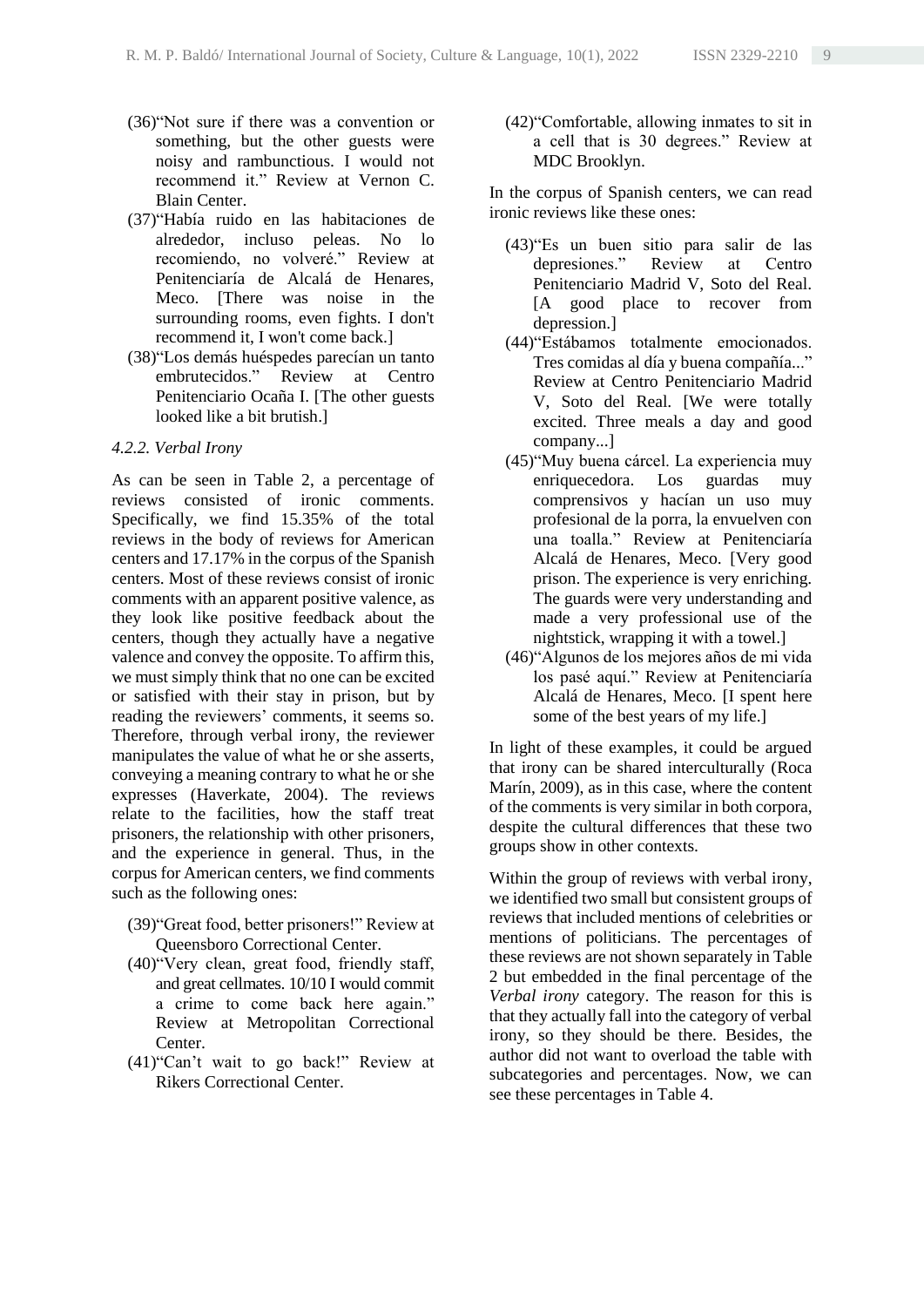**Table 4**

*Percentages of Reviews with Mentions of Famous People or Politicians within the Group of Reviews with Verbal Irony*

|                                                   | American corpus | Spanish corpus |
|---------------------------------------------------|-----------------|----------------|
| Total of reviews with verbal irony                | 15.35%          | 17.17%         |
| Percentage of them with mentions of famous people | 2.04%           | 0.68%          |
| Percentage of them with mentions of politicians   | $0\%$           | 4 8 1 %        |

These two subcategories have also stood out for their different results in both groups. Firstly, no mention of politicians was found in the American corpus; however, 2.04% of the reviews were references to famous people from different fields, such as culture, activism, or known criminals. By contrast, in the corpus of Spanish centers, up to 4.81% of the comments were criticism to politicians, whereas only 0.68% of the reviews concerned famous people from the field of culture. We could blame this difference on the cultural dimension of power distance index (Hofstede, 1991; Hofstede et al., 2010) or achievement versus ascription, as described by Hampden Turner and Trompenaars (1998, 2000), in which these two countries show different indexes. The dimension of the power distance index measures the extent to which participants in a culture accept that power is unequally distributed in society. Thus, in a society with a high index, such as the Spanish, people largely assume that society may have a pyramidal structure, and those in the upper part of the pyramid make the decisions, have access to other resources, etc. A different matter is that people agree with this division, and in fact, at the slightest opportunity, as this is the case, they will criticize this inequality, and in particular, the specific people who represent it. Thus, in the corpus of the Spanish centers, we find up to fourteen comments about politicians or entrepreneurs who have been imprisoned for committing financial crimes. Examples include:

- (47)"A la entrada hay fotos de las personas famosas que han pasado por aquí. Casualmente muchos empresarios y políticos de derechas." Review at Centro Penitenciario Madrid V, Soto del Real. [At the entrance, there are photos of the famous people who have stayed here. Actually, many right-wing businessmen and politicians.]
- (48)"... el otro día me eché un pádel con Bárcenas y desayuné con Rodrigo Rato

qué me contó muchos chanchullos, recomiendo visitar." Review at Centro Penitenciario Madrid V, Soto del Real. [... the other day I had a paddle match with Bárcenas (politician) and I had breakfast with Rodrigo Rato (politician and banker) who told me about rackets, I recommend visiting.]

(49)"El ambiente es extraordinario, muchos políticos, ministros, empresarios..." Review at Centro Penitenciario Madrid V, Soto del Real. [The atmosphere is extraordinary, many politicians, ministers, entrepreneurs...]

Concerning comments about famous people found in the American corpus, we could highlight the following ones:

- (50)"Great place here. I even met El Chapo." Review at Metropolitan Correctional Center.
- (51)"I stayed in Epstein suite, very nice, plenty of privacy, the guards gave me enough rope to hang myself, definitely coming back." Review at Detention Correctional Center.

# *4.2.3. Reviews without Comment, Positive Reviews, Negative Reviews, and Neutral Reviews*

The data on three of these sets of reviews are quite similar. Reviews without a comment account for 43.03% in the American corpus and 45.36% in Spanish one; positive reviews were very scarce  $-1.22\%$  and 2.74% respectively; and neutral comments, which consisted of simple descriptions in which the reviewer neither criticized nor praised the center, accounted for only 11.88% in the American corpus and 9.27% in Spanish. The only noteworthy figures are the ones that refer to negative reviews because numbers in the American corpus almost double those in the Spanish one, that is, 13.31% versus 7.21% respectively ‒45.83% more in the American group. The fact that the percentage of negative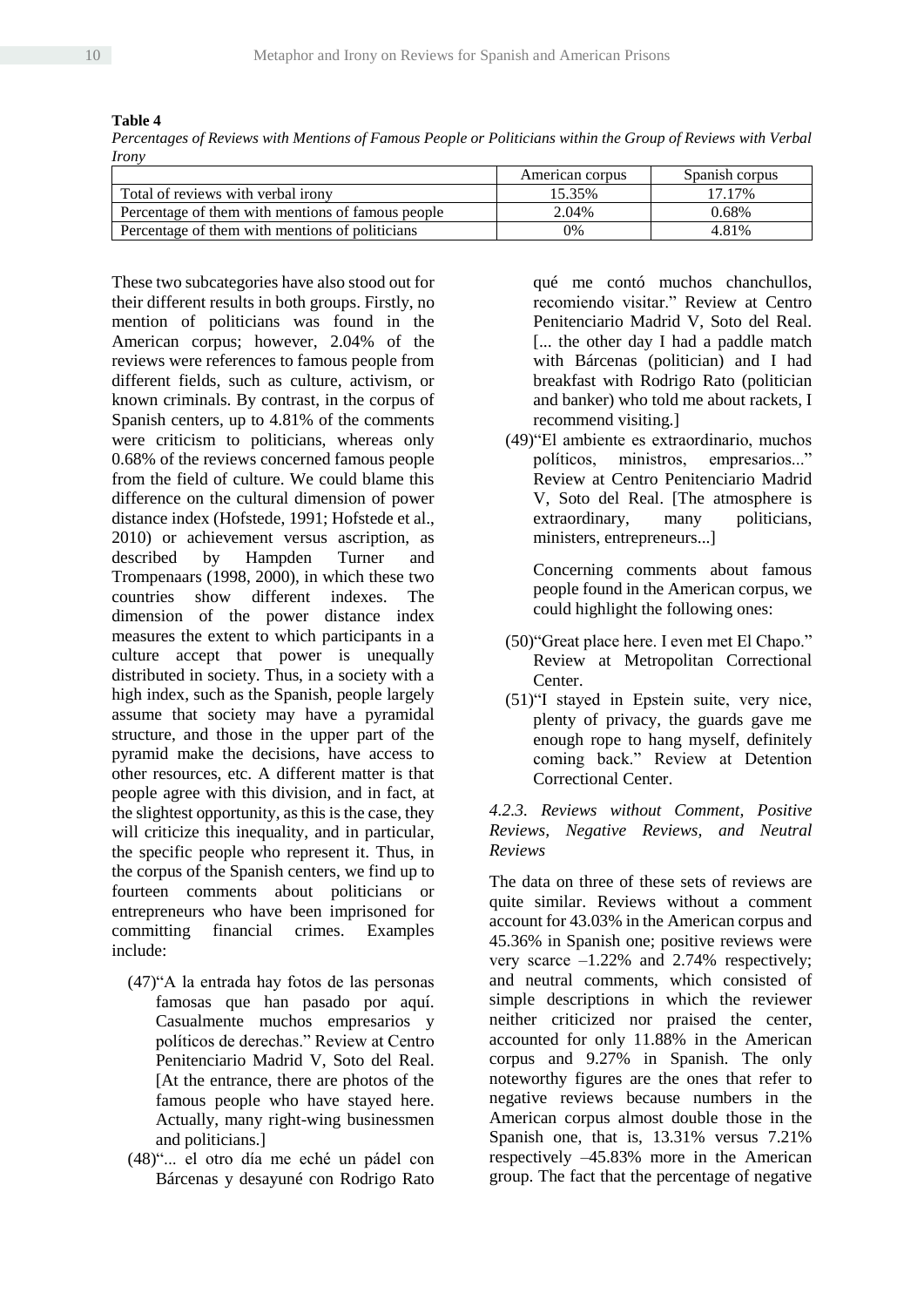reviews was nearly double in the American corpus could be due to two cultural reasons. Firstly, as mentioned before, American discourse is described as direct and explicit, where opinions are freely poured, sometimes prevailing the right to freedom of expression over consideration towards the interlocutor. This is due to its high individualism (Hofstede, 1991; Hofstede et al., 2010), as well as its low dependence on context (Hall, 1976), which also pushes the speaker to send clear and direct messages, to the extent that confrontation can be considered positively. Secondly, in tribalcollectivist cultures such as the Spanish one (Leaptrott, 1996), people tend to avoid conflict to a greater extent than in individualist societies. Likewise, in a group with cultural features of femininity such as the Spanish one (Hofstede, 1991, 1998), avoidance of conflict and breakdown of consensus and harmony is something to be pursued, whereas in culturally masculine groups such as the American, conflict and confrontation can be seen as something positive if it leads to an improvement.

Examples of negative reviews in both corpora would be as follows:

(52)"They treat people like animals." Review at George R. Vieno Center.

This is another clear simile comparing people with animals.

- (53)"Not clean at all, doesn't even look like they tried. Poor service. Officers working the desks are arrogant, sarcastic, not condescending…" Review at Vernon C. Bain Center.
- (54)"Un desastre de verdad. Qué falta de profesionalidad y ganas de perjudicar a los internos." Review at Centro de Inserción Social Victoria Kent. [A real mess. What a lack of professionalism and desire to harm inmates!]
- (55)"Los funcionarios torturan a los presos y a los familiares que van a verlos los denigran." Review at Centro Penitenciario Madrid V Soto del Real. [Officials torture prisoners and relatives who come for a visit are denigrated also.]

## **4.3. Chi-Square Results**

Finally, in order to check if the different frequencies obtained in the analysis are

statistically significant, the statistical chisquare formula was applied to the absolute figures of each section of Table 2, that is, the types of reviews according to the comment included. The variables, in this case, are, on the one hand, the two analyzed groups, and on the other hand, the six types of reviews. The null hypothesis –Ho– and the alternative hypothesis –H1 will relate to the existence or not of an association between the different variables. Thus, the null hypothesis would read:

Ho: There are no significant differences in the frequencies obtained in the group of American reviews and the group of Spanish reviews.

The alternative hypothesis would be:

H1: There are significant differences in the frequencies obtained in the group of American reviews and the group of Spanish reviews.

Thus, following Pearson's table (Velez et al., 2004), the Chi-square formula  $\chi^2 = \Sigma (O - E)2/E$  was applied to the data, with 5 degrees of freedom and 0.05 degree of statistical significance. This means that we can have a confidence level of 95%. The figure obtained after applying the formula was 3.36, far below from 11.07 given by Pearson's table. This means that the differences in the frequencies are not statistically significant. As we have seen, except for the reviews with negative comments, the other percentages obtained were very similar in both groups, to the extent that we could argue that there is a certain consensus in this context, despite the cultural differences that usually separate these groups.

## **5. Concluding Remarks**

This paper was aimed at identifying any possible relation between the cultural characteristics of a cultural group and the discourse style used by their participants. The analysis included nearly eight hundred reviews posted on Google search engine about twenty prisons in New York and Madrid. The qualitative and quantitative analysis has shown that the predominant cultural characteristics of a group may influence the discourse generated in that cultural reality. In this study, it was virtually impossible to check the nationalities of all participants in each group. This is a common issue in studies that include participants online and also in intercultural studies at a national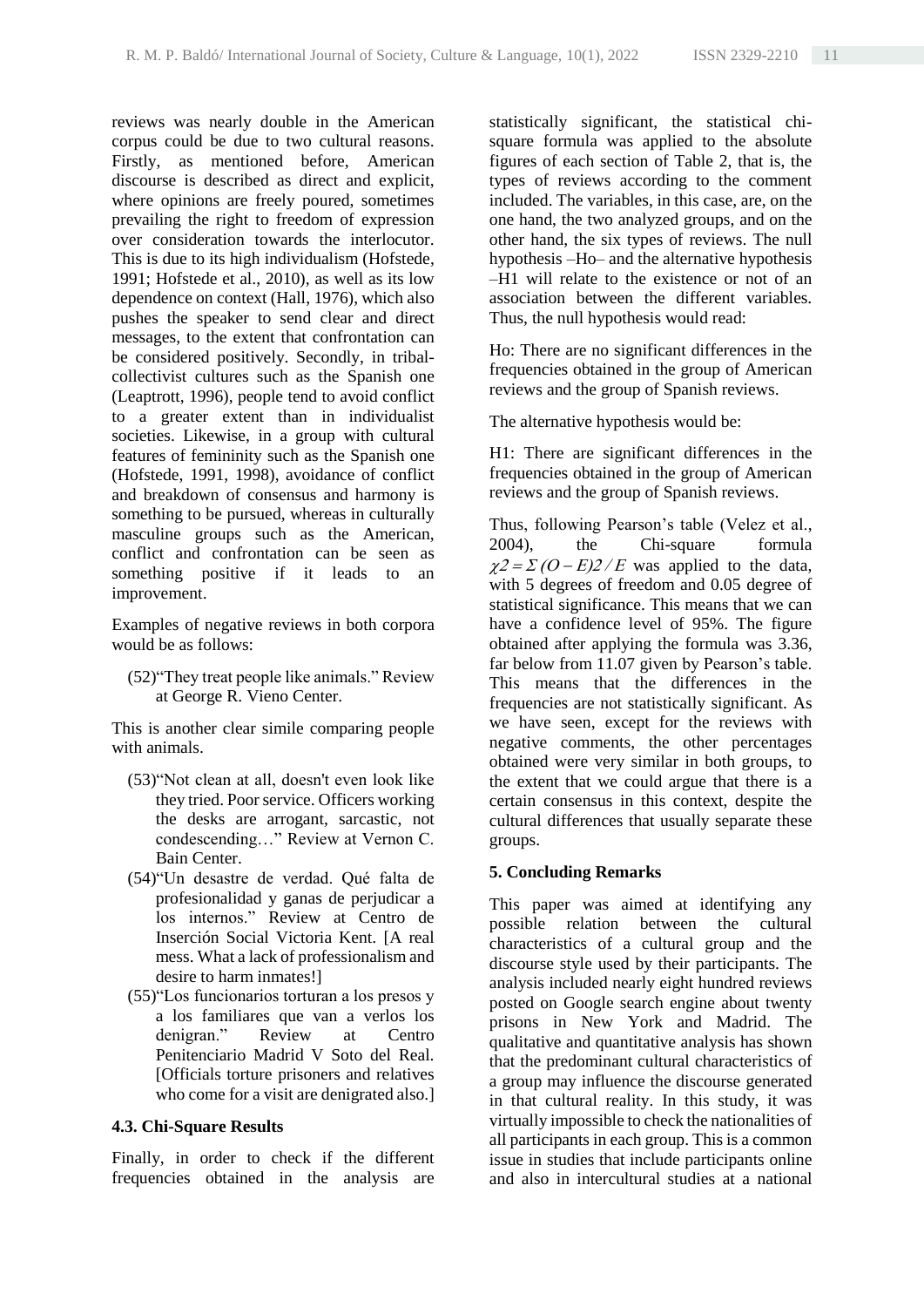level. However, this fact does not prevent us from establishing cultural differences from country to country because even if not all informants belong to a particular culture, the analyzed groups must be seen as homogeneous and with shared characteristics. Thus, for example, clear, explicit, and direct discourse prevails in the American cultural group because it is a cultural group with strong individualist values (Hampden Turner & Trompenaars, 1998, 2000; Hofstede, 1991; Hofstede et al., 2010) and also its type of discourse has been described as low-dependent on context (Hall, 1976; Würtz, 2006). These cultural traits have been reflected in the fact that the number of reviewers and reviews in the American group is more than double that in the Spanish group. It has also been seen on the fact that negative reviews are nearly double in this group, too, since freedom of expression when criticizing negatively is more common in the American group than it is in the Spanish one. In this group, due to its higher prevalence of femininity traits (Hofstede, 1998) and because of its tribalcollectivist character (Leaptrott, 1996), attempts are made to avoid conflict and direct confrontation (Gudykunst et al., 1996; Leaptrott, 1996). Also, in the Spanish group, we have seen the importance of the cultural dimension of power distance index (Hofstede, 1991; Hofstede et al., 2010) or achievement versus ascription (Hampden Turner & Trompenaars, 1998, 2000), which has been reflected in the greater number of criticisms that reviewers have focused on politicians and wealthy businessmen.

However, no clear differences have been found in other analyzed aspects, such as the number of reviews without comments, positive reviews, neutral reviews, and ironic reviews in general. But above all, the most noteworthy fact is that the type of ironic metaphor used in both groups is the same, that is, metaphors that compare prisons with tourist accommodations. In this respect, we have seen that cultural differences have nothing to say here, but rather, we could think this is a case of globalization of discourse, perhaps because of the very global nature of tourism, bearing in mind that the countries analyzed here are the second -Spain- and the third -the United States- most visited countries in the world (UNWTO, 2019) before the COVID-19 pandemic hit.

To summarise, we have seen how the analyzed corpora exhibit some basic differences, reflecting the cultural trends of each group, especially in terms of the dimensions of individualism, low or high dependence on the context, power distance index, or achievementascription, and masculinity-femininity. But we have also seen the importance of context in discourse (Hall, 1976; Schiffrin, 1991), as both the metaphors and irony used in the corpora have largely coincided both qualitatively and quantitatively. Once again, it has been shown that discourse cannot be analyzed independently, but the analysis should include sociocultural and contextual factors, especially when we deal with tropes of speech.

Finally, one line of research that could be opened from this study is to include more countries in the comparison to check if the same type of ironic metaphor is found again. Another study that could arise from this research would be the classification and description of percentages and valences, but just of the tropes and figures of speech found here  $-$ irony, metaphor, and similes— trying to find any existent pattern of use in them.

#### **References**

- ACAIP, Agrupación de los Cuerpos de la Administración de Instituciones Penitenciarias (2021). Retrieved from https://www.acaip.es/centros-penitenciarios
- Alvarado Ortega, M. B. (2006). Las marcas de la ironía [Irony marks]. *Interlingüística, 16*, 1-11.
- Bennett, J. M. (2004). Developing intercultural sensitivity: An integrative approach to global and domestic diversity. In D. Landis, J. M. Bennett, & M. J. Bennett (Eds.), *Handbook of intercultural training* (pp. 147-175). Thousand Oaks: Sage.
- Bhaskaran, S., & Sukumaran, N. (2007). National culture, business culture and management practices: Consequential relationship? *Cross Culture Management: An International Journal, 14*(7), 54-76. doi: 10.1108/13527600710718831
- Burgers, C., Konijn, E. A., Steen G., & Iepsma, M. (2015). Making ads less complex, yet more creative and persuasive: The effects of conventional metaphors and irony in print advertising. *International Journal of Advertising, 34*(3), 515-532. doi: 10.1080/02650487.2014.996200.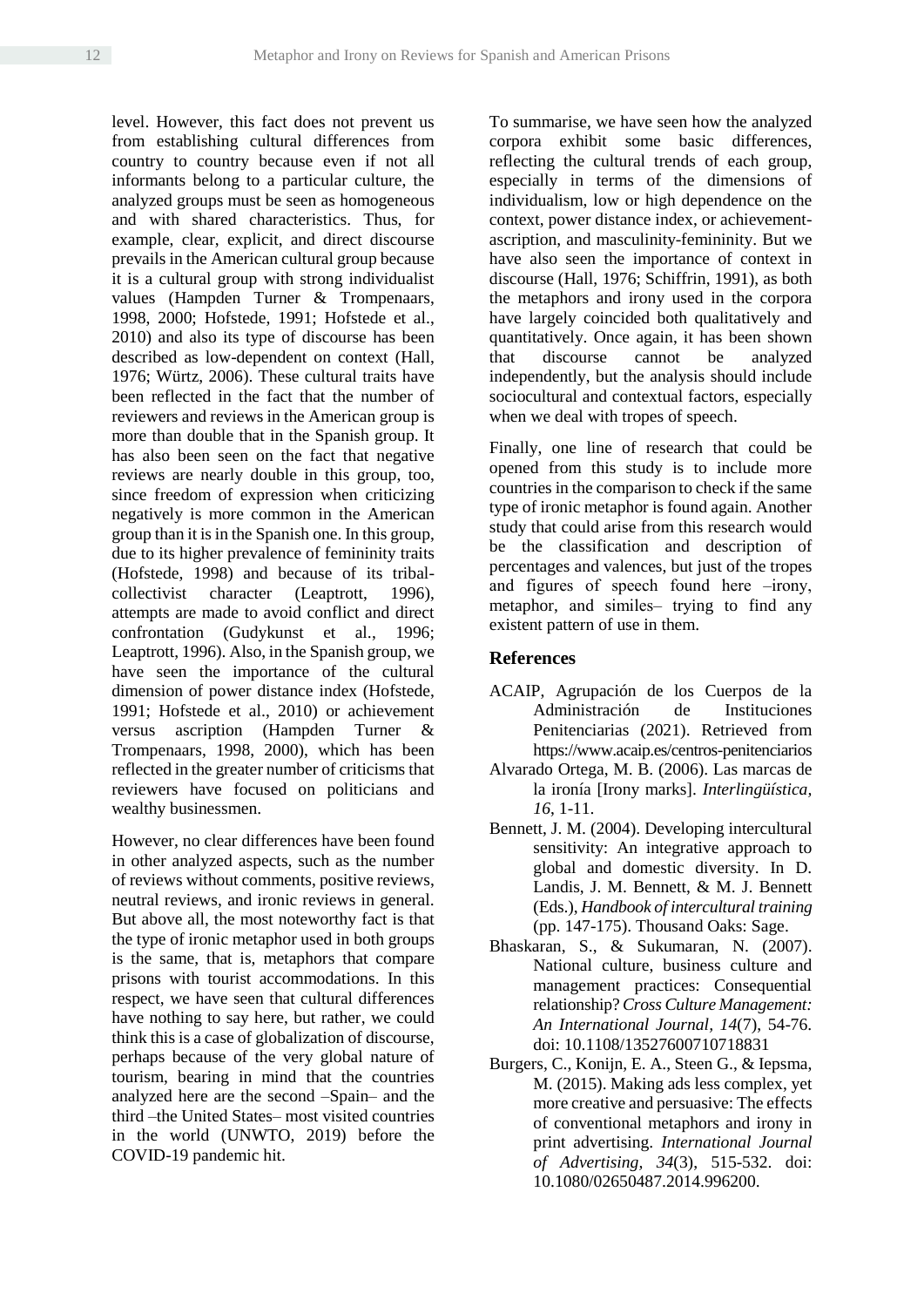- Burgers, C., Renardel de Lavalette K., & Steen, G. (2018). Metaphor, hyperbole, and irony: Uses in isolation and in combination in written discourse. *Journal of Pragmatics, 127*, 71-83. doi: 10.1016/j.pragma.2018.01.009.
- Carston, R., & Wearing, C. (2015). Hyperbolic language and its relation to metaphor and irony. *Journal of Pragmatics, 79*, 79-92. doi: 10.1016/j.pragma.2015.01.011.
- Catalá Pérez, M. (2008). Inferencialidad y participación: Humor, ironía y metáfora en la publicidad actual [Inferentiality and participation: Humor, irony and metaphor in today's advertising]. In I. Olza Moreno, M. Casado Velarde, & R. González Ruiz (Eds.), *Actas del XXXVII Simposio Internacional de la Sociedad Española de Lingüística (SEL)* (pp. 111- 117). Retrieved from http://www.unav. es/linguis/simposiosel/actas/
- Clark, H. H., & Gerrig, R. (1984). On the pretense theory of irony. *Journal of Experimental Psychology: General, 113*, 121-126. doi: 10.1037/0096-3445.113.1.121
- FBOP, Federal Bureau of Prisons. (2021). Retrieved from https://www.bop.gov/ about/statistics/
- Fludernik, M. (2019). *Metaphors of confinement: The prison in fact, fiction, and fantasy*. Oxford: Oxford University Press.
- Frisby, C. M. (2017). A content analysis of Serena Williams and Angelique Kerber's racial and sexist microagressions. *Open Journal of Social Sciences*, 5, 263-281. doi: 10.4236/jss.2017.55019
- García-Albacete, G., & Theocharis, Y. (2014). Opportunities and challenges of analysing Twitter content: A comparison of the occupation movements in Spain, Greece and the United States. In M. Cantijoch, R. Gibson, & S. Ward (Eds.), *Analyzing social media data and web networks* (pp. 119-153). London: Palgrave Macmillan. doi: 10.1057/9781137276773\_6
- Grice, H. P. (1975). Logic and conversation. In P. Cole & J. Morgan (Eds.), *Syntax and semantic. Speech acts* (pp. 41-58). New York: Academic Press.
- Gudykunst, W. B., Matsumoto, Y., Ting-Toomey, S., Nishida, T., Kim, K., & Heyman, S. (1996). The influence of cultural individualism-collectivism, selfconstruals, and individual values on communication styles across cultures.

*Human Communication Research, 22*(4), 510-543.

- Hall, E. T. (1976). *Beyond culture*. New York: Doubleday.
- Hampden Turner, C., & Trompenaars, F. (1998). *Riding the waves of culture*. New York: McGraw-Hill.
- Hampden-Turner, C., & Trompenaars, F. (2000). *Building cross-cultural competence*. Cambridge: Wiley.
- Haverkate, H. (1985). La ironía verbal: análisis pragmalingüístico [Verbal irony: Pragmalinguistic analys]. *Revista Española de Lingüística, 15*(2), 343-391.
- Haverkate, H. (2004). El análisis de la cortesía comunicativa: Categorización pragmalingüística de la cultura española [The analysis of communicative politeness: Pragmatic categorization of Spanish culture]. In D. Bravo & A. Briz (Eds.), *Pragmática sociocultural: Estudios sobre el discurso de cortesía en español* [Sociocultural pragmatics: Studies on politeness discourse in Spanish] (pp. 55- 64). Barcelona: Editorial Ariel.
- Hofstede, G. (1991). *Cultures and organizations: Software of the mind*. London: McGraw-Hill.
- Hofstede, G. (1998). *Masculinity and femininity. The taboo dimension of national cultures*. Thousand Oaks: Sage.
- Hofstede, G., Hofstede, G. J., & Minkov, M. (2010). *Cultures and organizations: Software of the mind*. London: McGraw-Hill.
- Karoui, J., Benamara, F., Moriceau, V., Aussenac-Gilles, N., & Hadrich Belguith, L. (2015). Towards a contextual pragmatic model to detect irony in tweets. In C. Zong & M Strube (Eds.), *Proceedings of the 53rd Annual Meeting of the Association for Computational Linguistics (ACL 2015)* (pp. 644-650). Retrieved from https://www.aclweb.org/ anthology/P15-2106/
- Lakoff, G. (1993). The contemporary theory of metaphor. In A. Ortony (Ed.), *Metaphor*  and thought (2<sup>nd</sup> ed., pp. 202-251). Cambridge: Cambridge University Press.
- Lakoff, G., & Johnson, M. (1980). *Metaphors we live by*. Chicago: The University of Chicago.
- Leaptrott, N. (1996). *Rules of the game: Global business protocol.* Cincinnati, Ohio: Thomson Executive Press.